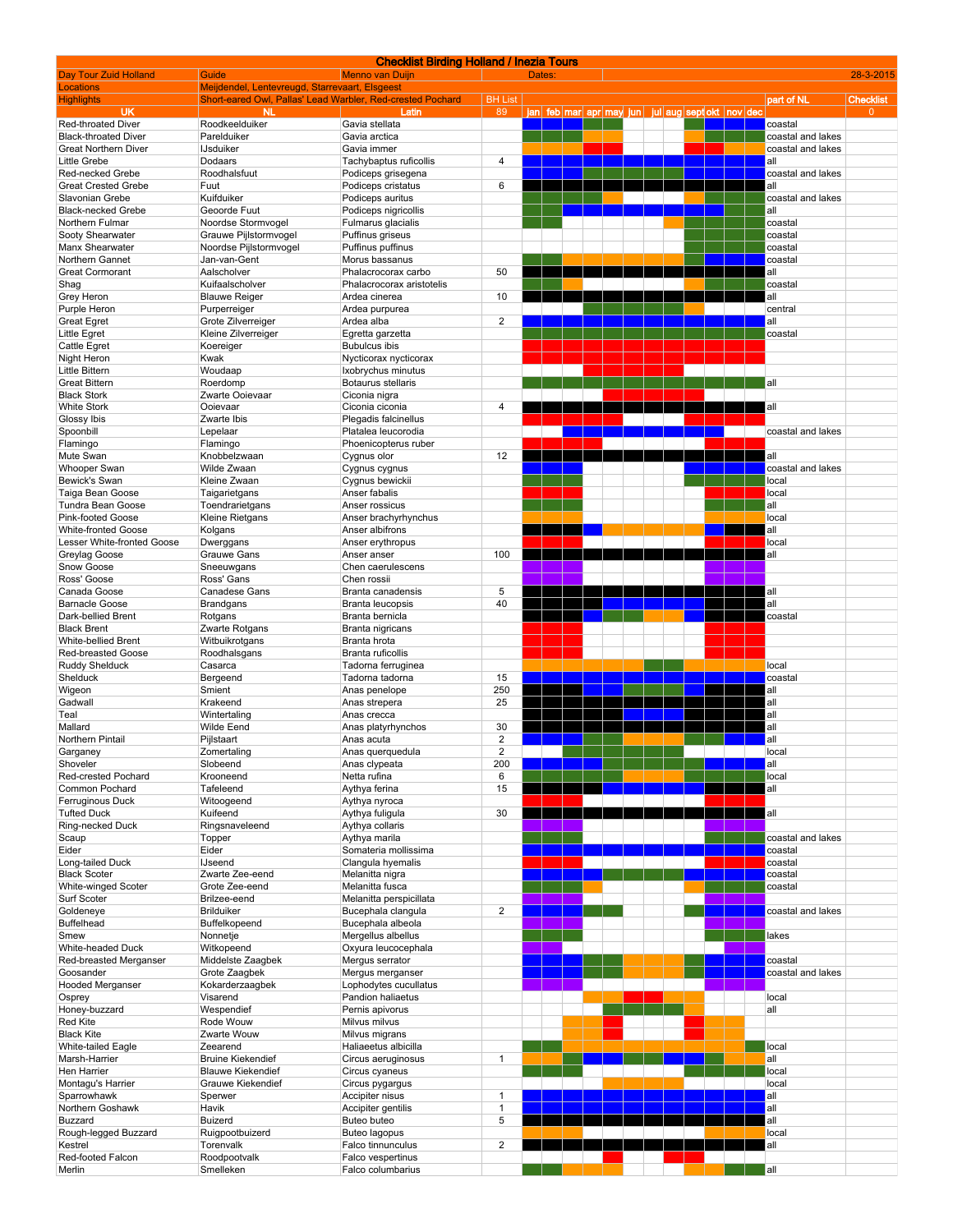|                               |                                                            | <b>Checklist Birding Holland / Inezia Tours</b> |                         |        |                         |  |  |                          |                   |                  |
|-------------------------------|------------------------------------------------------------|-------------------------------------------------|-------------------------|--------|-------------------------|--|--|--------------------------|-------------------|------------------|
| <b>Day Tour Zuid Holland</b>  | Guide                                                      | <b>Menno van Duijn</b>                          |                         | Dates: |                         |  |  |                          |                   | 28-3-2015        |
| <b>Locations</b>              | Meijdendel, Lentevreugd, Starrevaart, Elsgeest             |                                                 |                         |        |                         |  |  |                          |                   |                  |
| <b>Highlights</b>             | Short-eared Owl, Pallas' Lead Warbler, Red-crested Pochard |                                                 | <b>BH List</b>          |        |                         |  |  |                          | part of NL        | <b>Checklist</b> |
| <b>UK</b>                     | <b>NL</b>                                                  | Latin                                           | 89                      |        | jan feb mar apr may jun |  |  | jul aug sept okt nov dec |                   | $\overline{0}$   |
| Hobby                         | Boomvalk                                                   | Falco subbuteo                                  |                         |        |                         |  |  |                          | all               |                  |
| Peregrine Falcon              | Slechtvalk                                                 | Falco peregrinus                                |                         |        |                         |  |  |                          | all               |                  |
| Gyr Falcon                    | Giervalk                                                   | Falco rusticolus                                |                         |        |                         |  |  |                          |                   |                  |
| <b>Black Grouse</b>           | Korhoen                                                    | Tetrao tetrix                                   | $\overline{2}$          |        |                         |  |  |                          | local<br>all      |                  |
| Grey Partridge                | Patrijs                                                    | Perdix perdix                                   |                         |        |                         |  |  |                          |                   |                  |
| Quail                         | Kwartel                                                    | Coturnix coturnix                               |                         |        |                         |  |  |                          | local             |                  |
| Crane                         | Kraanvogel                                                 | Grus grus                                       |                         |        |                         |  |  |                          | local             |                  |
| <b>Water Rail</b>             | Waterral                                                   | Rallus aquaticus                                | 3                       |        |                         |  |  |                          | all               |                  |
| Corn Crake                    | Kwartelkoning                                              | Crex crex                                       |                         |        |                         |  |  |                          | central           |                  |
| Spotted Crake                 | Porseleinhoen                                              | Porzana porzana                                 |                         |        |                         |  |  |                          | local             |                  |
| <b>Baillon's Crake</b>        | Kleinst Waterhoen                                          | Porzana pusilla                                 |                         |        |                         |  |  |                          |                   |                  |
| Moorhen                       | Waterhoen                                                  | Gallinula chloropus                             | 20                      |        |                         |  |  |                          | all               |                  |
| Coot                          | Meerkoet                                                   | Fulica atra                                     | 100                     |        |                         |  |  |                          | all               |                  |
| Oystercatcher                 | Scholekster                                                | Haematopus ostralegus                           | 50                      |        |                         |  |  |                          | coastal           |                  |
| <b>Black-winged Stilt</b>     | Steltkluut                                                 | Himantopus himantopus                           |                         |        |                         |  |  |                          | local             |                  |
| Avocet                        | Kluut                                                      | Recurvirostra avosetta                          |                         |        |                         |  |  |                          | coastal and lakes |                  |
| Lapwing                       | Kievit                                                     | Vanellus vanellus                               | 50                      |        |                         |  |  |                          | all               |                  |
| Golden-Plover                 | Goudplevier                                                | Pluvialis apricaria                             | 200                     |        |                         |  |  |                          | all               |                  |
| <b>Grey Plover</b>            | Zilverplevier                                              | Pluvialis squatarola                            |                         |        |                         |  |  |                          | coastal           |                  |
| <b>Ringed Plover</b>          | Bontbekplevier                                             | Charadrius hiaticula                            |                         |        |                         |  |  |                          | coastal           |                  |
| <b>Little Ringed Plover</b>   | <b>Kleine Plevier</b>                                      | Charadrius dubius                               | 3                       |        |                         |  |  |                          | all               |                  |
| Kentish Plover                | Strandplevier                                              | Charadrius alexandrinus                         |                         |        |                         |  |  |                          | local             |                  |
| <b>Eurasian Dotterel</b>      | Morinelplevier                                             | Charadrius morinellus                           |                         |        |                         |  |  |                          | local             |                  |
| Caspian Plover                | Kaspische Plevier                                          | Charadrius asiaticus                            |                         |        |                         |  |  |                          |                   |                  |
| Woodcock                      | Houtsnip                                                   | Scolopax rusticola                              |                         |        |                         |  |  |                          | all               |                  |
| Jack Snipe                    | Bokje                                                      | Lymnocryptes minimus                            |                         |        |                         |  |  |                          | local             |                  |
| Snipe                         | Watersnip                                                  | Gallinago gallinago                             | 1                       |        |                         |  |  |                          | all               |                  |
| <b>Black-tailed Godwit</b>    | Grutto                                                     | Limosa limosa                                   | 30                      |        |                         |  |  |                          | western part      |                  |
| <b>Bar-tailed Godwit</b>      | Rosse Grutto                                               | Limosa lapponica                                |                         |        |                         |  |  |                          | coastal           |                  |
| Whimbrel                      | Regenwulp                                                  | Numenius phaeopus                               |                         |        |                         |  |  |                          | coastal           |                  |
| Curlew                        | Wulp                                                       | Numenius arquata                                | 25                      |        |                         |  |  |                          | all               |                  |
| Spotted Redshank              | Zwarte Ruiter                                              | Tringa erythropus                               |                         |        |                         |  |  |                          | all               |                  |
| Redshank                      | Tureluur                                                   | Tringa totanus                                  | 5                       |        |                         |  |  |                          | all               |                  |
| Marsh Sandpiper               | Poelruiter                                                 | Tringa stagnatilis                              |                         |        |                         |  |  |                          |                   |                  |
| Greenshank                    | Groenpootruiter                                            | Tringa nebularia                                |                         |        |                         |  |  |                          | all               |                  |
| Green Sandpiper               | Witgat                                                     | Tringa ochropus                                 | $\mathbf{1}$            |        |                         |  |  |                          | all               |                  |
| <b>Wood Sandpiper</b>         | <b>Bosruiter</b>                                           | Tringa glareola                                 |                         |        |                         |  |  |                          | all               |                  |
| Common Sandpiper              | Oeverloper                                                 | Actitis hypoleucos                              |                         |        |                         |  |  |                          | all               |                  |
| Ruddy Turnstone               | Steenloper                                                 | Arenaria interpres                              | 4                       |        |                         |  |  |                          | coastal           |                  |
| Red Knot                      | Kanoet                                                     | Calidris canutus                                |                         |        |                         |  |  |                          | coastal           |                  |
| Sanderling                    | Drieteenstrandloper                                        | Calidris alba                                   |                         |        |                         |  |  |                          | coastal           |                  |
| <b>Little Stint</b>           | Kleine Strandloper                                         | Calidris minuta                                 |                         |        |                         |  |  |                          | local             |                  |
| Temminck's Stint              | Temminck's Strandloper                                     | Calidris temminckii                             |                         |        |                         |  |  |                          | local             |                  |
| <b>Curlew Sandpiper</b>       | Krombekstrandloper                                         | Calidris ferruginea                             |                         |        |                         |  |  |                          | coastal           |                  |
| Pectoral Sandpiper            | Gestreepte Strandloper                                     | Calidris melanotos                              |                         |        |                         |  |  |                          |                   |                  |
| Dunlin                        | <b>Bonte Strandloper</b>                                   | Calidris alpina                                 | $\overline{\mathbf{c}}$ |        |                         |  |  |                          | coastal           |                  |
| <b>Broad-billed Sandpiper</b> | Breedbekstrandloper                                        | Limicola falcinellus                            |                         |        |                         |  |  |                          |                   |                  |
| Purple Sandpiper              | Paarse Strandloper                                         | Calidris maritima                               |                         |        |                         |  |  |                          | coastal           |                  |
| Ruff                          | Kemphaan                                                   | Philomachus pugnax                              |                         |        |                         |  |  |                          | local             |                  |
| Red-necked Phalarope          | Grauwe Franjepoot                                          | Phalaropus lobatus                              |                         |        |                         |  |  |                          | local             |                  |
| Grey Phalarope                | Rosse Fransjepoot                                          | Phalaropus fulicaria                            |                         |        |                         |  |  |                          | coastal           |                  |
| Great Skua                    | Grote Jager                                                | Stercorarius skua                               |                         |        |                         |  |  |                          | coastal           |                  |
| Pomarine Skua                 | Middelste Jager                                            | Stercorarius pomarinus                          |                         |        |                         |  |  |                          | coastal           |                  |
| Arctic Skua                   | Kleine Jager                                               | Stercorarius parasiticus                        |                         |        |                         |  |  |                          | coastal           |                  |
| Long-tailed Skua              | Kleinste Jager                                             | Stercorarius longicaudus                        |                         |        |                         |  |  |                          | coastal           |                  |
| Common Gull                   | Stormmeeuw                                                 | Larus canus                                     | 200                     |        |                         |  |  |                          | all               |                  |
| Great Black-backed Gull       | Grote Mantelmeeuw                                          | Larus marinus                                   | 4                       |        |                         |  |  |                          | coastal           |                  |
| Glaucous Gull                 | Grote Burgemeester                                         | Larus hyperboreus                               |                         |        |                         |  |  |                          | local             |                  |
| <b>Iceland Gull</b>           | Kleine Burgemeester                                        | Larus glaucoides                                |                         |        |                         |  |  |                          | local             |                  |
| <b>Herring Gull</b>           | Zilvermeeuw                                                | Larus argentatus                                | 200                     |        |                         |  |  |                          | all               |                  |
| Yellow-legged Gull            | Geelpootmeeuw                                              | Larus michahellis                               |                         |        |                         |  |  |                          | local             |                  |
| Caspian Gull                  | Pontische Meeuw                                            | Larus cachinans                                 | $\mathbf{1}$            |        |                         |  |  |                          | local             |                  |
| Lesser Black-backed Gull      | Kleine Mantelmeeuw                                         | Larus graellsii                                 | 100                     |        |                         |  |  |                          | coastal           |                  |
| <b>Black-headed Gull</b>      | Kokmeeuw                                                   | Larus ridibundus                                | 250                     |        |                         |  |  |                          | all               |                  |
| Mediterranean Gull            | Zwartkopmeeuw                                              | Larus melanocephalus                            |                         |        |                         |  |  |                          | local             |                  |
| Little Gull                   | Dwergmeeuw                                                 | Larus minutus                                   |                         |        |                         |  |  |                          | coastal           |                  |
| Sabine's Gull                 | Vorkstaartmeeuw                                            | Xema sabini                                     |                         |        |                         |  |  |                          | coastal           |                  |
| Kittiwake                     | Drieteenmeeuw                                              | Rissa tridactyla                                |                         |        |                         |  |  |                          | coastal           |                  |
| Gull-billed Tern              | Lachstern                                                  | Sterna nilotica                                 |                         |        |                         |  |  |                          | local             |                  |
| Caspian Tern                  | Reuzenstern                                                | Sterna caspia                                   |                         |        |                         |  |  |                          | local             |                  |
| Sandwich Tern                 | Grote Stern                                                | Sterna sandvicensis                             |                         |        |                         |  |  |                          | coastal           |                  |
| Common Tern                   | Visdief                                                    | Sterna hirundo                                  |                         |        |                         |  |  |                          | all               |                  |
| <b>Arctic Tern</b>            | Noordse Stern                                              | Sterna paradisaea                               |                         |        |                         |  |  |                          | coastal           |                  |
| Little Tern                   | Dwergstern                                                 | Sterna albifrons                                |                         |        |                         |  |  |                          | coastal           |                  |
| <b>Whiskered Tern</b>         | Witwangstern                                               | Chlidonias hybridus                             |                         |        |                         |  |  |                          | local             |                  |
| White-winged Black Tern       | Witvleugelstern                                            | Chlidonias leucopterus                          |                         |        |                         |  |  |                          | local             |                  |
| <b>Black Tern</b>             | Zwarte Stern                                               | Chlidonias niger                                |                         |        |                         |  |  |                          | central           |                  |
| Dovekie                       | Kleine Alk                                                 | Alle alle                                       |                         |        |                         |  |  |                          | coastal           |                  |
| Guillemot                     |                                                            |                                                 |                         |        |                         |  |  |                          | coastal           |                  |
| Razorbill                     | Zeekoet                                                    | Uria aalge                                      |                         |        |                         |  |  |                          |                   |                  |
|                               | Alk                                                        | Alca torda                                      |                         |        |                         |  |  |                          | coastal           |                  |
| Stock Pigeon<br>Wood-Pigeon   | Holenduif<br>Houtduif                                      | Columba oenas<br>Columba palumbus               | 5<br>100                |        |                         |  |  |                          | all<br>all        |                  |
| Turtle-Dove                   |                                                            |                                                 |                         |        |                         |  |  |                          | local             |                  |
|                               | Zomertortel                                                | Streptopelia turtur                             |                         |        |                         |  |  |                          |                   |                  |
| Oriental Turtle Dove          | Oosterse Tortel                                            | Streptopelia orientalis                         |                         |        |                         |  |  |                          |                   |                  |
| Collared-Dove                 | <b>Turkse Tortel</b>                                       | Streptopelia decaocto                           | 3                       |        |                         |  |  |                          | all               |                  |
| Cuckoo                        | Koekoek                                                    | Cuculus canorus                                 |                         |        |                         |  |  |                          | all               |                  |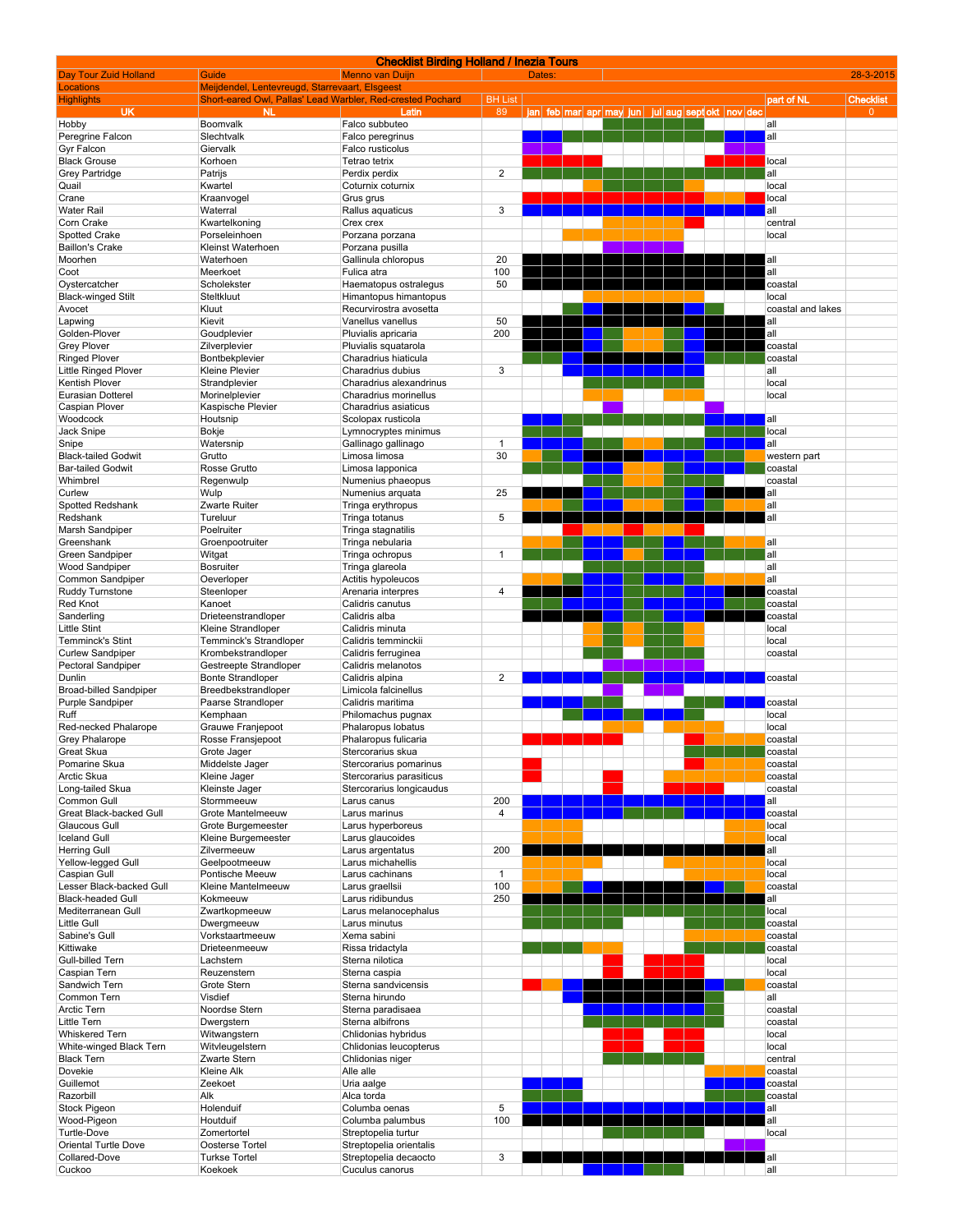|                                            |                                                            | <b>Checklist Birding Holland / Inezia Tours</b> |                      |                                 |  |                          |  |                  |                  |
|--------------------------------------------|------------------------------------------------------------|-------------------------------------------------|----------------------|---------------------------------|--|--------------------------|--|------------------|------------------|
| Day Tour Zuid Holland<br>Locations         | Guide<br>Meijdendel, Lentevreugd, Starrevaart, Elsgeest    | <b>Menno van Duijn</b>                          |                      | Dates:                          |  |                          |  |                  | 28-3-2015        |
| <b>Highlights</b>                          | Short-eared Owl, Pallas' Lead Warbler, Red-crested Pochard |                                                 | <b>BH List</b>       |                                 |  |                          |  | part of NL       | <b>Checklist</b> |
| <b>UK</b>                                  | <b>NL</b>                                                  | Latin                                           | 89                   | <u>ian feb mar apr may juni</u> |  | jul aug sept okt nov dec |  |                  | $\overline{0}$   |
| Barn Owl                                   | Kerkuil                                                    | Tyto alba                                       |                      |                                 |  |                          |  | local            |                  |
| Eagle-Owl<br>Snowy Owl                     | Oehoe<br>Sneeuwuil                                         | Bubo bubo<br>Bubo scandiacus                    |                      |                                 |  |                          |  | local            |                  |
| Tawny Owl                                  | Bosuil                                                     | Strix aluco                                     |                      |                                 |  |                          |  | all              |                  |
| Little Owl                                 | Steenuil                                                   | Athene noctua                                   |                      |                                 |  |                          |  | all              |                  |
| Long-eared Owl                             | Ransuil                                                    | Asio otus                                       |                      |                                 |  |                          |  | all              |                  |
| Short-eared Owl                            | Velduil                                                    | Asio flammeus                                   | $\mathbf{1}$         |                                 |  |                          |  | local            |                  |
| Nightjar                                   | Nachtzwaluw                                                | Caprimulgus europaeus                           |                      |                                 |  |                          |  | central          |                  |
| Swift                                      | Gierzwaluw                                                 | Apus apus                                       | $\overline{2}$       |                                 |  |                          |  | all<br>all       |                  |
| Kingfisher<br>Hoopoe                       | <b>IJsvogel</b><br>Hop                                     | Alcedo atthis<br>Upupa epops                    |                      |                                 |  |                          |  |                  |                  |
| Bee-eater                                  | Bijeneter                                                  | Merops apiaster                                 |                      |                                 |  |                          |  |                  |                  |
| Wryneck                                    | <b>Draaihals</b>                                           | Jynx torquilla                                  |                      |                                 |  |                          |  | local            |                  |
| Lesser Spotted Woodpecker                  | Kleine Bonte Specht                                        | Dendrocopos minor                               |                      |                                 |  |                          |  | local            |                  |
| Middle Spotted Woodpecker                  | Middelste Bonte Specht                                     | Dendrocopos medius                              |                      |                                 |  |                          |  | south and east   |                  |
| Greater Spotted Woodpecker                 | Grote Bonte Specht                                         | Dendrocopos major                               | 5                    |                                 |  |                          |  | all              |                  |
| <b>Black Woodpecker</b>                    | Zwarte Specht                                              | Dryocopus martius                               |                      |                                 |  |                          |  | south and east   |                  |
| Green Woodpecker<br><b>Crested Lark</b>    | Groene Specht<br>Kuifleeuwerik                             | Picus viridis<br>Galerida cristata              |                      |                                 |  |                          |  | all              |                  |
| Wood Lark                                  | Boomleeuwerik                                              | Lullula arborea                                 | $\overline{2}$       |                                 |  |                          |  | all              |                  |
| <b>Sky Lark</b>                            | Veldleeuwerik                                              | Alauda arvensis                                 | $\overline{2}$       |                                 |  |                          |  | all              |                  |
| Short-toed Lark                            | Kortteenleeuwerik                                          | Calandrella brachydactyla                       |                      |                                 |  |                          |  |                  |                  |
| <b>Horned Lark</b>                         | Strandleeuwerik                                            | Eremophila alpestris                            |                      |                                 |  |                          |  | local            |                  |
| Sand Martin                                | Oeverzwaluw                                                | Riparia riparia                                 |                      |                                 |  |                          |  | all              |                  |
| <b>Barn Swallow</b>                        | Boerenzwaluw                                               | Hirundo rustica                                 |                      |                                 |  |                          |  | all              |                  |
| <b>House Martin</b>                        | Huiszwaluw                                                 | Delichon urbica                                 |                      |                                 |  |                          |  | all              |                  |
| White Wagtail                              | <b>Witte Kwikstaart</b>                                    | Motacilla alba                                  | 15<br>$\overline{2}$ |                                 |  |                          |  | all<br>all       |                  |
| Pied Wagtail<br><b>Yellow Wagtail</b>      | Rouwkwikstaart<br>Gele Kwikstaart                          | Motacilla yarrellii<br>Motacilla flava          |                      |                                 |  |                          |  | all              |                  |
| Nordic Yellow Wagtail                      | Noordse Gele Kwikstaart                                    | Motacilla thunbergi                             |                      |                                 |  |                          |  | local            |                  |
| <b>English Yellow Wagtail</b>              | Engelse Gele Kwikstaart                                    | Motacilla flavissima                            |                      |                                 |  |                          |  | local            |                  |
| <b>Grey Wagtail</b>                        | Grote Gele Kwikstaart                                      | Motacilla cinerea                               | $\mathbf{1}$         |                                 |  |                          |  | all              |                  |
| <b>Richard's Pipit</b>                     | <b>Grote Pieper</b>                                        | Anthus richardi                                 |                      |                                 |  |                          |  | coastal          |                  |
| <b>Tawny Pipit</b>                         | Duinpieper                                                 | Anthus campestris                               |                      |                                 |  |                          |  | coastal          |                  |
| <b>Tree Pipit</b>                          | Boompieper                                                 | Anthus trivialis                                |                      |                                 |  |                          |  | all              |                  |
| <b>Meadow Pipit</b>                        | Graspieper                                                 | Anthus pratensis                                | 20                   |                                 |  |                          |  | all              |                  |
| Red-throated Pipit<br><b>Rock Pipit</b>    | Roodkeelpieper<br>Oeverpieper                              | Anthus cervinus<br>Anthus petrosus              |                      |                                 |  |                          |  | coastal          |                  |
| <b>Water Pipit</b>                         | Waterpieper                                                | Anthus spinoletta                               |                      |                                 |  |                          |  | local            |                  |
| Goldcrest                                  | Goudhaan                                                   | Regulus regulus                                 | 5                    |                                 |  |                          |  | all              |                  |
| Firecrest                                  | Vuurgoudhaan                                               | Regulus ignicapillus                            | $\overline{1}$       |                                 |  |                          |  | all              |                  |
| <b>Bohemian Waxwing</b>                    | Pestvogel                                                  | Bombycilla garrulus                             |                      |                                 |  |                          |  | local            |                  |
| Dipper                                     | Waterspreeuw                                               | Cinclus cinclus                                 |                      |                                 |  |                          |  |                  |                  |
| Wren                                       | Winterkoning                                               | Troglodytes troglodytes                         | 15                   |                                 |  |                          |  | all              |                  |
| Dunnock                                    | Heggemus                                                   | Prunella modularis                              | 15                   |                                 |  |                          |  | all              |                  |
| Ring Ouzel<br>Blackbird                    | Beflijster<br>Merel                                        | Turdus torquatus<br>Turdus merula               | 25                   |                                 |  |                          |  | local<br>all     |                  |
| Fieldfare                                  | Kramsvogel                                                 | Turdus pilaris                                  |                      |                                 |  |                          |  | all              |                  |
| Redwing                                    | Koperwiek                                                  | Turdus iliacus                                  | $\overline{2}$       |                                 |  |                          |  | all              |                  |
| Song Thrush                                | Zanglijster                                                | Turdus philomelos                               | 15                   |                                 |  |                          |  | all              |                  |
| Mistle Thrush                              | Grote Lijster                                              | Turdus viscivorus                               | $\overline{2}$       |                                 |  |                          |  | all              |                  |
| Zitting Cisticola                          | Graszanger                                                 | Cisticola juncidis                              |                      |                                 |  |                          |  | southwest        |                  |
| Cetti's Warbler                            | Cetti's Zanger                                             | Cettia cetti                                    |                      |                                 |  |                          |  | southwest        |                  |
| Grasshopper Warbler<br>Savi's Warbler      | Sprinkhaanzanger<br>Snor                                   | Locustella naevia<br>Locustella luscinioides    |                      |                                 |  |                          |  | all<br>central   |                  |
| <b>River Warbler</b>                       | Krekelzanger                                               | Locustella fluviatilis                          |                      |                                 |  |                          |  | central          |                  |
| Sedge Warbler                              | Rietzanger                                                 | Acrocephalus schoenobaenus                      |                      |                                 |  |                          |  | all              |                  |
| Reed-Warbler                               | Kleine Karekiet                                            | Acrocephalus scirpaceus                         |                      |                                 |  |                          |  | all              |                  |
| Marsh Warbler                              | Bosrietzanger                                              | Acrocephalus palustris                          |                      |                                 |  |                          |  | all              |                  |
| Great Reed-Warbler                         | Grote Karekiet                                             | Acrocephalus arundinaceus                       |                      |                                 |  |                          |  | local            |                  |
| <b>Icterine Warbler</b>                    | Spotvogel                                                  | Hippolais icterina                              |                      |                                 |  |                          |  | all              |                  |
| Melodious Warbler<br><b>Willow Warbler</b> | Orpheusspotvogel<br>Fitis                                  | Hippolais polyglotta<br>Phylloscopus trochilus  |                      |                                 |  |                          |  | all              |                  |
| Chiffchaff                                 | Tjiftjaf                                                   | Phylloscopus collybita                          | 15                   |                                 |  |                          |  | all              |                  |
| Wood Warbler                               | Fluiter                                                    | Phylloscopus sibilatrix                         |                      |                                 |  |                          |  | central          |                  |
| Hume's Leaf Warbler                        | Humes Bladkoning                                           | Phylloscopus humei                              |                      |                                 |  |                          |  |                  |                  |
| Yellow-browed Warbler                      | Bladkoning                                                 | Phylloscopus inornatus                          |                      |                                 |  |                          |  |                  |                  |
| Palla's Leaf Warbler                       | Pallas Boszanger                                           | Philloscopus proregulus                         | $\mathbf{1}$         |                                 |  |                          |  |                  |                  |
| Blackcap                                   | Zwartkop                                                   | Sylvia atricapilla                              |                      |                                 |  |                          |  | all              |                  |
| Garden Warbler                             | Tuinfluiter                                                | Sylvia borin                                    |                      |                                 |  |                          |  | all              |                  |
| Whitethroat<br>Lesser Whitethroat          | Grasmus<br>Braamsluiper                                    | Sylvia communis<br>Sylvia curruca               |                      |                                 |  |                          |  | all<br>all       |                  |
| Spotted Flycatcher                         | Grauwe Vliegenvanger                                       | Muscicapa striata                               |                      |                                 |  |                          |  | all              |                  |
| Pied Flycatcher                            | Bonte Vliegenvanger                                        | Ficedula hypoleuca                              |                      |                                 |  |                          |  | all              |                  |
| Robin                                      | Roodborst                                                  | Erithacus rubecula                              | 15                   |                                 |  |                          |  | all              |                  |
| Nightingale                                | Nachtegaal                                                 | Luscinia megarhynchos                           |                      |                                 |  |                          |  | west             |                  |
| Trush Nightingale                          | Noordse Nachtegaal                                         | Luscinia luscinia                               |                      |                                 |  |                          |  |                  |                  |
| Bluethroat                                 | Blauwborst                                                 | Luscinia cyanecula                              |                      |                                 |  |                          |  | all              |                  |
| <b>Black Redstart</b>                      | Zwarte Roodstaart                                          | Phoenicurus ochruros                            | $\mathbf{1}$         |                                 |  |                          |  | all              |                  |
| Redstart<br>Whinchat                       | Gekraagde Roodstaart<br>Paapje                             | Phoenicurus phoenicurus                         |                      |                                 |  |                          |  | all<br>local     |                  |
| Stonechat                                  | Roodborsttapuit                                            | Saxicola rubetra<br>Saxicola rubicola           | 3                    |                                 |  |                          |  | all              |                  |
| Northern Wheatear                          | Tapuit                                                     | Oenanthe oenanthe                               |                      |                                 |  |                          |  | all              |                  |
| <b>Bearded Tit</b>                         | Baardman                                                   | Panurus biarmicus                               |                      |                                 |  |                          |  | all              |                  |
| Long-tailed Tit                            | Staartmees                                                 | Aegithalos caudatus                             | $\overline{2}$       |                                 |  |                          |  | all              |                  |
| Marsh Tit                                  | Matkop                                                     | Poecile palustris                               |                      |                                 |  |                          |  | central and east |                  |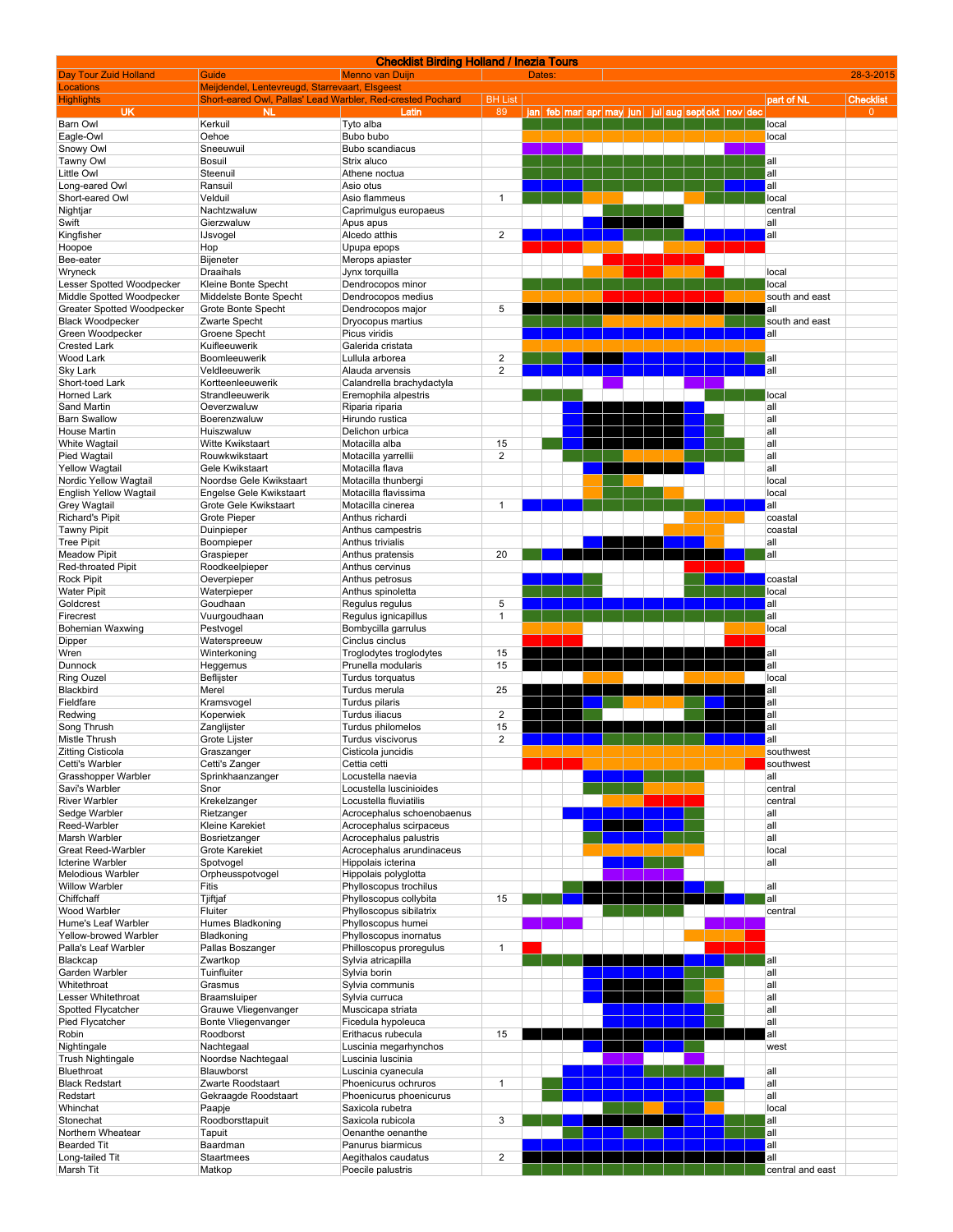|                                 |                                                            | <b>Checklist Birding Holland / Inezia Tours</b> |                         |                         |  |  |                          |  |                    |                        |
|---------------------------------|------------------------------------------------------------|-------------------------------------------------|-------------------------|-------------------------|--|--|--------------------------|--|--------------------|------------------------|
| Day Tour Zuid Holland           | Guide                                                      | <b>Menno van Duijn</b>                          |                         | Dates:                  |  |  |                          |  |                    | 28-3-2015              |
| <b>Locations</b>                | Meijdendel, Lentevreugd, Starrevaart, Elsgeest             |                                                 |                         |                         |  |  |                          |  |                    |                        |
| <b>Highlights</b>               | Short-eared Owl, Pallas' Lead Warbler, Red-crested Pochard |                                                 | <b>BH List</b>          |                         |  |  |                          |  | part of NL         | <b>Checklist</b>       |
| UK                              | NL.                                                        | Latin                                           | 89                      | jan feb mar apr may jun |  |  | iul aug sept okt nov dec |  |                    | $\Omega$               |
| <b>Willow Tit</b><br>Coal Tit   | Glanskop                                                   | Poecile montana                                 | 10                      |                         |  |  |                          |  | all                |                        |
| <b>Crested Tit</b>              | Zwarte Mees<br>Kuifmees                                    | Periparus ater<br>Lophophanes cristatus         | $\mathbf{1}$            |                         |  |  |                          |  | all<br>all         |                        |
| <b>Great Tit</b>                | Koolmees                                                   | Parus major                                     | 25                      |                         |  |  |                          |  | all                |                        |
| <b>Blue Tit</b>                 | Pimpelmees                                                 | Cyanistes caeruleus                             | 10                      |                         |  |  |                          |  | all                |                        |
| Nuthatch                        | Boomklever                                                 | Sitta europaea                                  | 10                      |                         |  |  |                          |  | all                |                        |
| Treecreeper                     | Boomkruiper                                                | Certhia familiaris                              | $\mathbf{1}$            |                         |  |  |                          |  | all                |                        |
| Short-toed Treecreeper          | Taigaboomkruiper                                           | Certhia brachydactyla                           |                         |                         |  |  |                          |  |                    |                        |
| Penduline-Tit                   | <b>Buidelmees</b>                                          | Remiz pendulinus                                |                         |                         |  |  |                          |  | local              |                        |
| Golden Oriole                   | Wielewaal                                                  | Oriolus oriolus                                 |                         |                         |  |  |                          |  | central            |                        |
| Red-backed Shrike               | Grauwe Klauwier                                            | Lanius collurio                                 |                         |                         |  |  |                          |  | local              |                        |
| <b>Great Grey Shrike</b>        | Klapekster                                                 | Lanius excubitor                                |                         |                         |  |  |                          |  | local              |                        |
| <b>Woodchat Shrike</b>          | Roodkopklauwier                                            | Lanius senator                                  |                         |                         |  |  |                          |  |                    |                        |
| Darian Shrike                   | Daurische Klauwier                                         | Lanius isabellinus                              |                         |                         |  |  |                          |  |                    |                        |
| Jay                             | Gaai                                                       | Garrulus glandarius                             | 20                      |                         |  |  |                          |  | all                |                        |
| Magpie                          | Ekster                                                     | Pica pica                                       | 5                       |                         |  |  |                          |  | all                |                        |
| Jackdaw                         | Kauw                                                       | Corvus monedula                                 | 100                     |                         |  |  |                          |  | all                |                        |
| <b>House Crow</b>               | Huiskraai                                                  | Corvus splendens                                |                         |                         |  |  |                          |  |                    |                        |
| Rook                            | Roek                                                       | Corvus frugilegus                               |                         |                         |  |  |                          |  | central            |                        |
| <b>Carrion Crow</b>             | Zwarte Kraai                                               | Corvus corone                                   | 20                      |                         |  |  |                          |  | all                |                        |
| <b>Hooded Crow</b>              | Bonte Kraai                                                | Corvus cornix                                   |                         |                         |  |  |                          |  | local              |                        |
| Raven                           | Raaf                                                       | Corvus corax                                    |                         |                         |  |  |                          |  | central            |                        |
| Starling                        | Spreeuw                                                    | Sturnus vulgaris                                | 250                     |                         |  |  |                          |  | all                |                        |
| <b>House Sparrow</b>            | Huismus                                                    | Passer domesticus                               | 20                      |                         |  |  |                          |  | all                |                        |
| <b>Tree Sparrow</b>             | Ringmus                                                    | Passer montanus                                 |                         |                         |  |  |                          |  | all                |                        |
| Chaffinch                       | Vink                                                       | Fringilla coelebs                               | 25                      |                         |  |  |                          |  | all                |                        |
| Brambling                       | Keep                                                       | Fringilla montifringilla                        |                         |                         |  |  |                          |  | all                |                        |
| Common Rosefinch                | Roodmus                                                    | Carpodacus erythrinus                           |                         |                         |  |  |                          |  | local              |                        |
| <b>Red Crossbill</b>            | Kruisbek                                                   | Loxia curvirostra                               |                         |                         |  |  |                          |  | all                |                        |
| Parrot Crossbill                | Grote Kruisbek                                             | Loxia pytyopsittacus                            |                         |                         |  |  |                          |  |                    |                        |
| Greenfinch                      | Groenling                                                  | Carduelis chloris                               | $\overline{\mathbf{c}}$ |                         |  |  |                          |  | all                |                        |
| Redpoll                         | Grote Barmsijs                                             | Carduelis flammea                               |                         |                         |  |  |                          |  | coastal            |                        |
| Lesser Redpoll                  | Kleine Barmsijs                                            | Carduelis cabaret                               |                         |                         |  |  |                          |  | local              |                        |
| Siskin                          | Sijs                                                       | Carduelis spinus                                |                         |                         |  |  |                          |  | all                |                        |
| Goldfinch                       | Putter                                                     | Carduelis carduelis                             | 5                       |                         |  |  |                          |  | all                |                        |
| Twite                           | Frater                                                     | Carduelis flavirostris                          |                         |                         |  |  |                          |  | coastal            |                        |
| Linnet                          | Kneu                                                       | Carduelis cannabina                             |                         |                         |  |  |                          |  | all                |                        |
| Serin                           | Europese Kanarie                                           | Serinus serinus                                 |                         |                         |  |  |                          |  | local              |                        |
| <b>Bullfinch</b>                | Goudvink                                                   | Pyrrhula pyrrhula                               |                         |                         |  |  |                          |  | all                |                        |
| Hawfinch                        | Appelvink                                                  | Coccothraustes coccothraustes                   |                         |                         |  |  |                          |  | all                |                        |
| Yellowhammer                    | Geelgors                                                   | Emberiza citrinella                             |                         |                         |  |  |                          |  | coastal scarce     |                        |
| Ortolan Bunting                 | Ortolaan                                                   | Emberiza hortulana                              |                         |                         |  |  |                          |  | local              |                        |
|                                 |                                                            |                                                 |                         |                         |  |  |                          |  |                    |                        |
|                                 |                                                            |                                                 |                         |                         |  |  |                          |  |                    |                        |
| <b>Reed Bunting</b>             | Rietgors                                                   | Emberiza schoeniclus                            | 10                      |                         |  |  |                          |  | all                |                        |
| Little Bunting                  | Dwerggors                                                  | Emberiza pusilla                                |                         |                         |  |  |                          |  |                    |                        |
| Corn Bunting                    | Grauwe Gors                                                | Emberiza calandra                               |                         |                         |  |  |                          |  | local              |                        |
| Lapland Bunting<br>Snow Bunting | <b>IJsgors</b><br>Sneeuwgors                               | Calcarius Iapponicus                            |                         |                         |  |  |                          |  | coastal<br>coastal |                        |
| <b>Baltimore Oriole</b>         |                                                            | Plectrophenax nivalis                           |                         |                         |  |  |                          |  |                    |                        |
|                                 | Baltimoretroepiaal                                         | $\cdots$                                        |                         |                         |  |  |                          |  |                    |                        |
|                                 | $\cdots$                                                   | $\cdots$                                        |                         |                         |  |  |                          |  |                    |                        |
| $\cdots$                        | $\cdots$                                                   | $\cdots$                                        |                         |                         |  |  |                          |  |                    |                        |
|                                 |                                                            | <b>Escapes</b>                                  |                         |                         |  |  |                          |  |                    |                        |
| Sacred Ibis                     | Heilige Ibis                                               | Threskiornis aethiopicus                        |                         |                         |  |  |                          |  |                    |                        |
| <b>Black Swan</b>               | Zwarte Zwaan                                               | Cygnus atratus                                  |                         |                         |  |  |                          |  |                    |                        |
| Egyptian Goose                  | Nijlgans                                                   | Alopochen aegyptiacus                           | 25                      |                         |  |  |                          |  |                    | $\vert$ 1              |
| <b>Bar-headed Goose</b>         | Indische Gans                                              | Anser indicus                                   | $\overline{2}$          |                         |  |  |                          |  |                    | $\mathbf{1}$           |
| <b>Mandarin Duck</b>            | Manderijneend                                              | Aix galericulata                                |                         |                         |  |  |                          |  |                    |                        |
| <b>Wood Duck</b>                | Carolina Eend                                              | Aix sponsa                                      | $\overline{2}$          |                         |  |  |                          |  |                    |                        |
| <b>Ruddy Duck</b>               | Rosse Stekelstaart                                         | Oxyura jamaicensis                              |                         |                         |  |  |                          |  |                    |                        |
| Rosy-billed Pochard             | Australische Krooneend                                     | Netta peposaca                                  |                         |                         |  |  |                          |  |                    |                        |
| Ring-necked Pheasant            | Fazant                                                     | Phasianus colchicus                             |                         |                         |  |  |                          |  |                    | $\vert$ 1              |
| Ring-necked Parakeet            | Halsbandparkiet                                            | Psitticula krameri                              |                         |                         |  |  |                          |  |                    |                        |
|                                 |                                                            |                                                 |                         |                         |  |  |                          |  |                    |                        |
|                                 |                                                            | <b>Mammals</b>                                  |                         |                         |  |  |                          |  |                    |                        |
| Rabbit                          | Konijn                                                     | Oryctolagus cuniculus                           | 10                      |                         |  |  |                          |  |                    | $\vert$ 1              |
| Hare                            | Haas                                                       | Lepus europaeus                                 | 15                      |                         |  |  |                          |  |                    | $\vert$ 1              |
| Common Pipistrelle              | Dwergvleermuis                                             | Pipistrellus pipistrellus                       |                         |                         |  |  |                          |  |                    |                        |
| Red Fox                         | Vos                                                        | Vulpes vulpes                                   |                         |                         |  |  |                          |  |                    | 1                      |
| Roe Deer                        | Ree                                                        | Capreolus capreolus                             | $\mathbf{1}$            |                         |  |  |                          |  |                    |                        |
| <b>Red Deer</b>                 | Edelhert                                                   | Cervus elaphus                                  |                         |                         |  |  |                          |  |                    |                        |
| Harbour Seal                    | Zeehond                                                    | Phoca vitulina                                  |                         |                         |  |  |                          |  |                    | 1                      |
| <b>Grey Seal</b>                | Grijze Zeehond                                             | Halichoerus grypus                              |                         |                         |  |  |                          |  |                    |                        |
| Stoat                           | Hermelijn                                                  |                                                 |                         |                         |  |  |                          |  |                    | 1                      |
| Common Vole                     | Rosse Woelmuis                                             |                                                 |                         |                         |  |  |                          |  |                    | $\vert$ 1              |
| <b>Red Quirrel</b>              | Eekhoorn                                                   |                                                 | 1                       |                         |  |  |                          |  |                    |                        |
| Konik Horse                     | Konik Paard                                                | $\sim$                                          | 5                       |                         |  |  |                          |  |                    |                        |
| Scottish Highland Cow           | Schotse Hooglander                                         | $\blacksquare$                                  | 30                      |                         |  |  |                          |  |                    | $\mathbf{1}$<br>1<br>1 |
| <b>Heck Cattle</b>              | Hekrund                                                    | $\overline{\phantom{a}}$                        |                         |                         |  |  |                          |  |                    |                        |
|                                 |                                                            | © Birding Holland & Inezia Tours                |                         |                         |  |  |                          |  |                    |                        |
| Paars                           | Very Rare                                                  |                                                 |                         |                         |  |  |                          |  |                    |                        |
| Rood                            | Rare                                                       |                                                 |                         |                         |  |  |                          |  |                    |                        |
| Oranje                          | Scarce                                                     |                                                 |                         |                         |  |  |                          |  |                    |                        |
| Groen                           | Ocassionally                                               |                                                 |                         |                         |  |  |                          |  |                    |                        |
| Blauw                           | Fairly Common                                              |                                                 |                         |                         |  |  |                          |  |                    |                        |
| Zwart<br>blanc                  | Common<br>Doens'nt occur                                   |                                                 |                         |                         |  |  |                          |  |                    |                        |